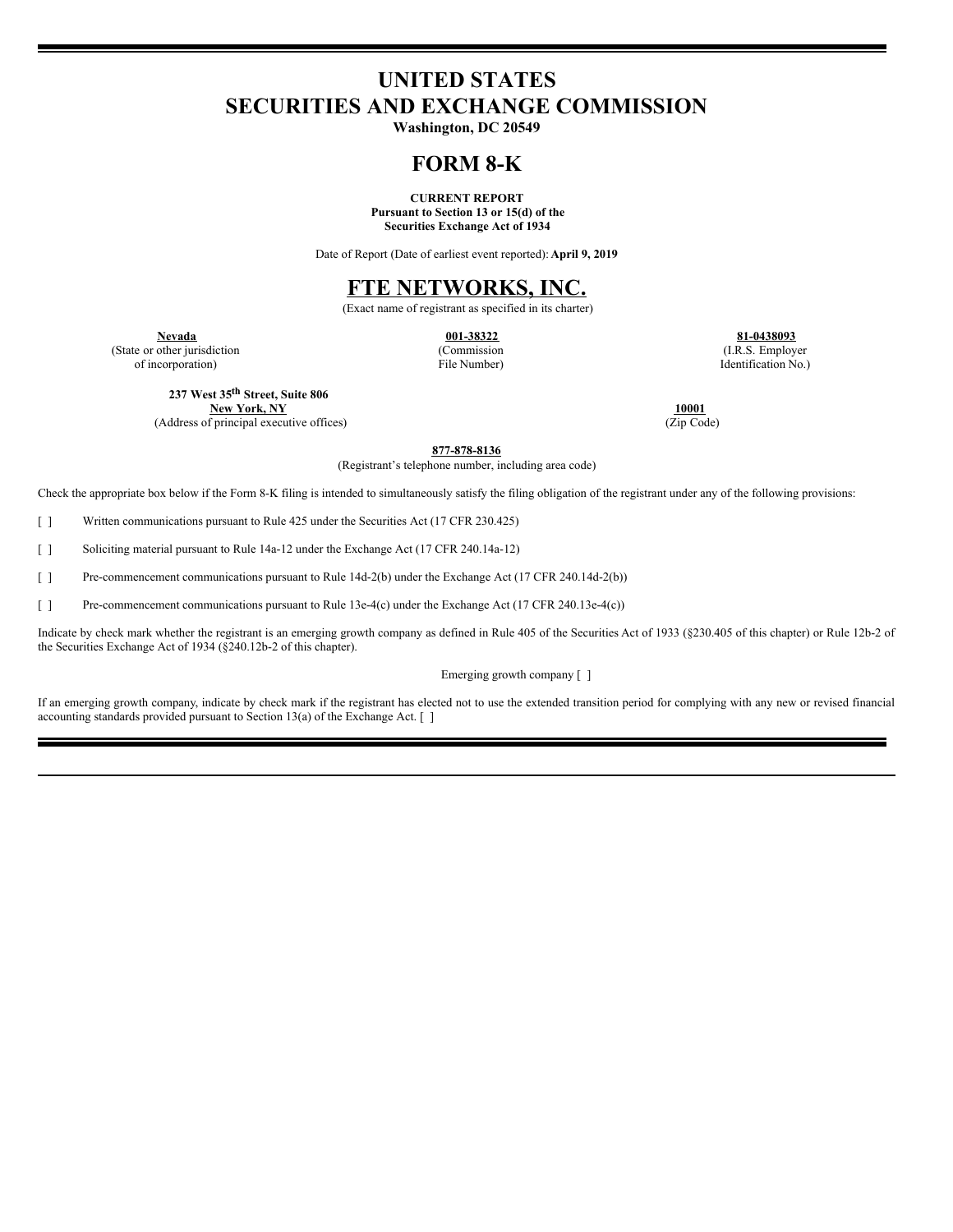#### **Item 1.01 Entry into a Material Definitive Agreement**

On April 9, 2019, FTE Networks, Inc. (the "Company") and certain of its wholly-owned subsidiaries (collectively, the 'Company") obtained and entered into a Consent and Waiver (the "Consent and Waiver") to that certain Forbearance Agreement dated March 30, 2019 (the 'Forbearance Agreement') (as amended by that certain First Amendment to Forbearance Agreement) to that certain credit agreement, by and among with Jus-Com, Inc., an Indiana corporation and subsidiary of FTE (Jus-Com), Benchmark Builders, Inc., a New York corporation and subsidiary of FTE, certain Credit Parties (as defined therein), Lateral Juscom Feeder LLC ("Lateral") and several lenders party thereto (together with Lateral, the "Lenders") dated October 28, 2015 (as amended, the 'Credit Agreement").

Pursuant to the Consent and Waiver, the Lenders have agreed to extend the Forbearance Period, as defined in the Forbearance Agreement, through and including April 16, 2019.